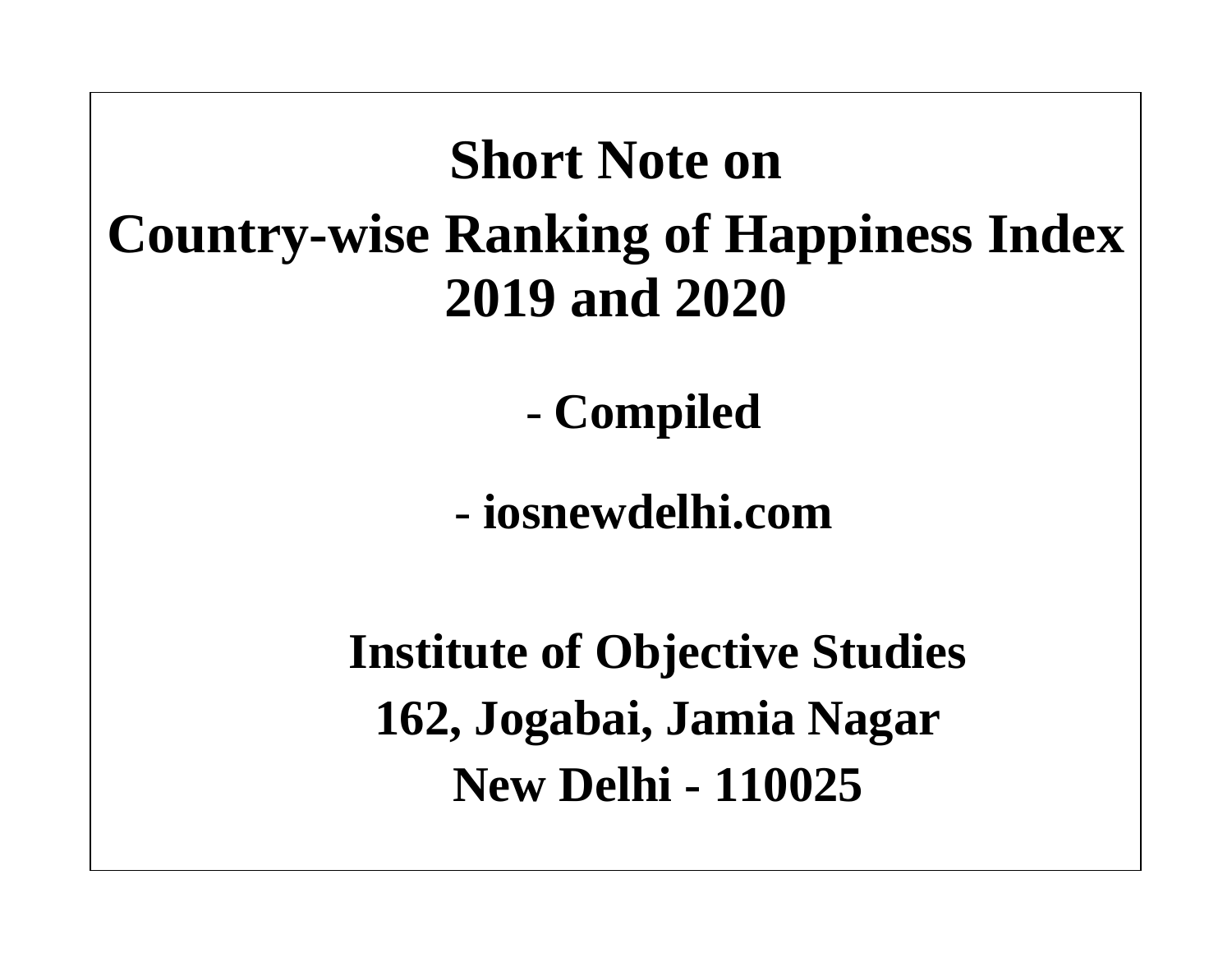**India's rank in Happiness Index out of 153 countries is 144 in 2020 which is lower as compared to 2019 rank being 140.**

 **The rank of Happiness Index of India of 2020 is lower than that of neighboring countries: Pakistan – 66; Nepal – 92; China – 94; Bangladesh – 107 and Sri Lanka - 130**

| <b>Country</b>        | <b>Rank 2020</b>        | <b>Rank 2019</b>         |
|-----------------------|-------------------------|--------------------------|
| <b>Finland</b>        | 1                       | 1                        |
| <b>Denmark</b>        | $\overline{2}$          | $\overline{2}$           |
| <b>Switzerland</b>    | $\overline{\mathbf{3}}$ | 6                        |
| <b>Iceland</b>        | $\overline{\mathbf{4}}$ | 4                        |
| <b>Norway</b>         | 5                       | 3                        |
| <b>Netherlands</b>    | 6                       | 5                        |
| <b>Sweden</b>         | $\overline{7}$          | $\overline{7}$           |
| <b>New Zealand</b>    | 8                       | 8                        |
| Austria               | 9                       | 10                       |
| Luxembourg            | 10                      | 14                       |
| Canada                | 11                      | 9                        |
| <b>Australia</b>      | 12                      | 11                       |
| UK                    | 13                      | 15                       |
| <b>Israel</b>         | 14                      | 13                       |
| <b>Costa Rica</b>     | 15                      | 12                       |
| <b>Ireland</b>        | 16                      | 16                       |
| <b>Germany</b>        | 17                      | 17                       |
| <b>USA</b>            | 18                      | 19                       |
| <b>Czech Republic</b> | 19                      | 20                       |
| <b>Belgium</b>        | 20                      | 18                       |
| <b>UAE</b>            | 21                      | $\overline{\phantom{0}}$ |

#### **Country-wise Ranking of Happiness Index 2019 and 2020**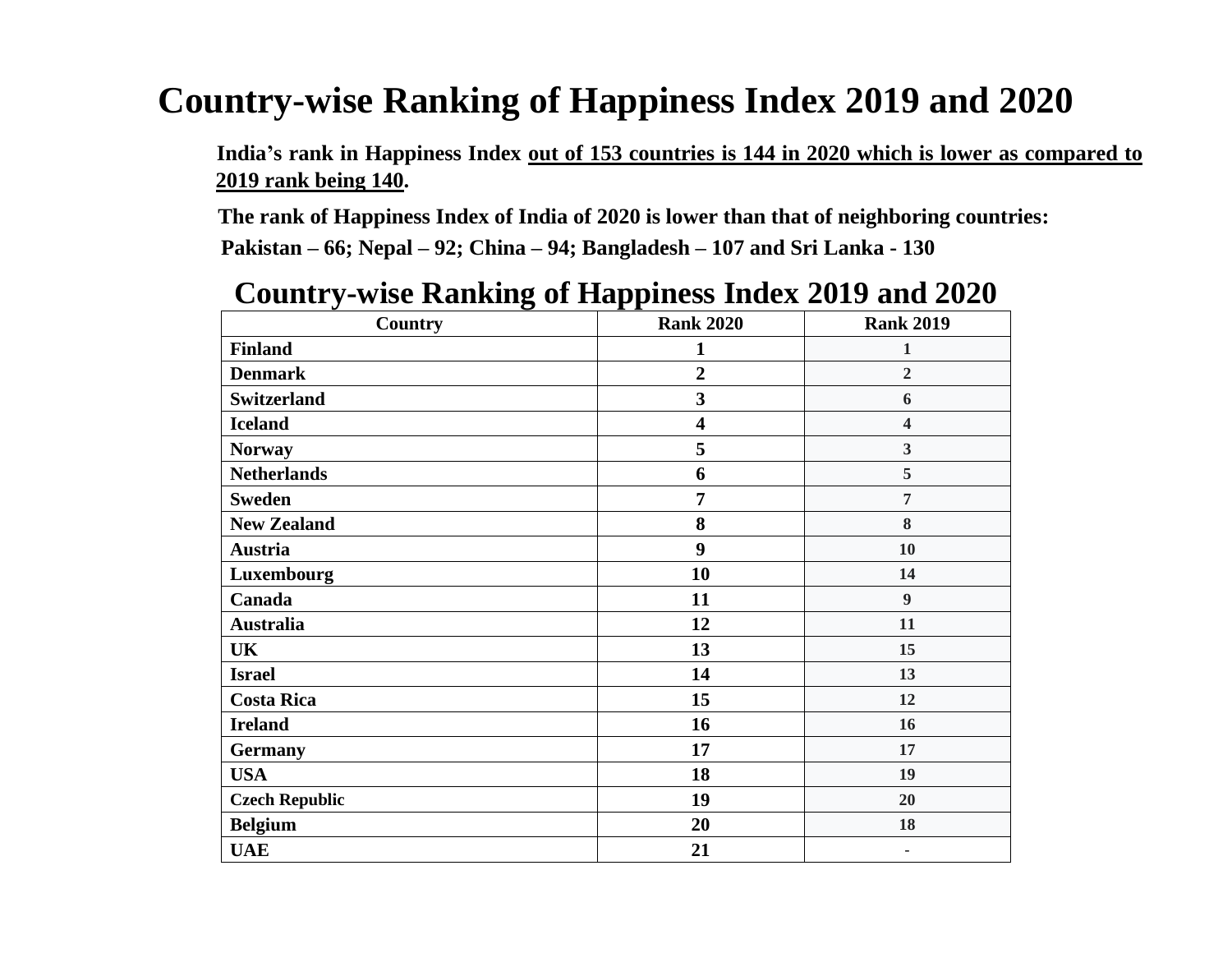| <b>Country-wise Ranking of Happiness Index 2019 and 2020</b> |    |    |  |
|--------------------------------------------------------------|----|----|--|
| <b>Malta</b>                                                 | 22 | 22 |  |
| <b>France</b>                                                | 23 | 24 |  |
| <b>Mexico</b>                                                | 24 | 23 |  |
| <b>Taiwan</b>                                                | 25 | 25 |  |
| <b>Uruguay</b>                                               | 26 | 21 |  |
| Saudi Arabia                                                 | 27 | 28 |  |
| <b>Spain</b>                                                 | 28 | 30 |  |
| <b>Guatemala</b>                                             | 29 | 27 |  |
| <b>Italy</b>                                                 | 30 | 36 |  |
| <b>Singapore</b>                                             | 31 | 34 |  |
| <b>Brazil</b>                                                | 32 | 32 |  |
| <b>Slovenia</b>                                              | 33 | 44 |  |
| <b>El Salvador</b>                                           | 34 | 35 |  |
| <b>Kosovo</b>                                                | 35 | 46 |  |
| Panama                                                       | 36 | 31 |  |
| <b>Slovakia</b>                                              | 37 | 38 |  |
| <b>Uzbekistan</b>                                            | 38 | 41 |  |
| <b>Chile</b>                                                 | 39 | 26 |  |
| <b>Bahrain</b>                                               | 40 | 37 |  |
| Lithuania                                                    | 41 | 42 |  |
| <b>Trinidad &amp; Tobago</b>                                 | 42 | 39 |  |
| <b>Poland</b>                                                | 43 | 40 |  |
| Colombia                                                     | 44 | 43 |  |
| <b>Cyprus</b>                                                | 45 | 49 |  |
| <b>Nicaragua</b>                                             | 46 | 45 |  |
| Romania                                                      | 47 | 48 |  |
| <b>Kuwait</b>                                                | 48 | 51 |  |
| <b>Mauritius</b>                                             | 49 | 57 |  |
| <b>Kazakhstan</b>                                            | 50 | 60 |  |
| <b>Estonia</b>                                               | 51 | 55 |  |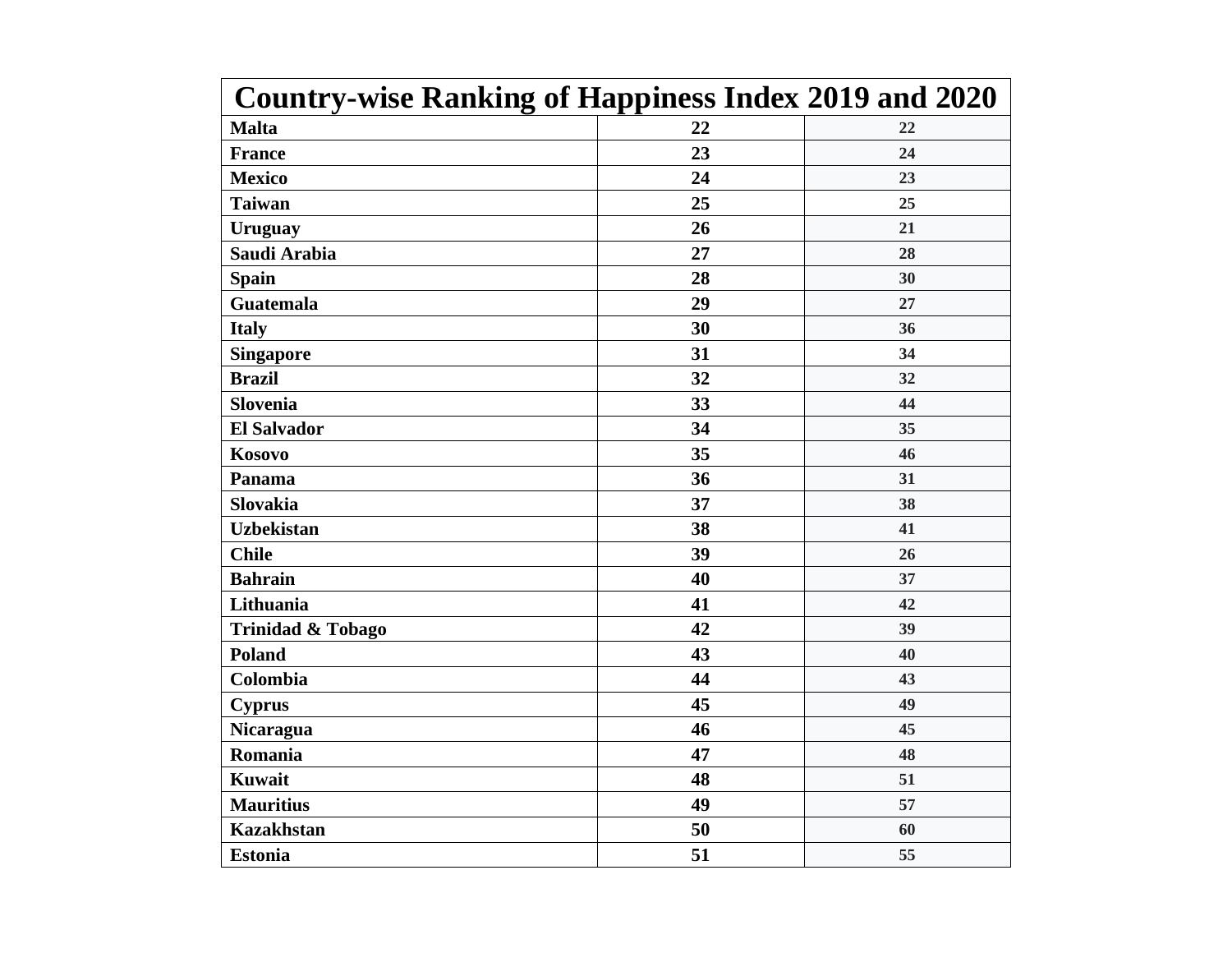| Counti y-wise Kanking of Happiness Hiuex 2017 and 2020 |    |
|--------------------------------------------------------|----|
| 52                                                     | 69 |
| 53                                                     | 62 |
| 54                                                     | 52 |
| 55                                                     | 47 |
| 56                                                     | 59 |
| 57                                                     | 53 |
| 58                                                     | 50 |
| 59                                                     | 66 |
| 60                                                     | 56 |
| 61                                                     | 54 |
| 62                                                     | 58 |
| 63                                                     | 65 |
| 64                                                     | 70 |
| 65                                                     | 61 |
| 66                                                     | 67 |
| 67                                                     | 63 |
| 68                                                     | 77 |
| 69                                                     | 78 |
| 70                                                     | 71 |
| 71                                                     | 74 |
| 72                                                     | 73 |
| 73                                                     | 68 |
| 74                                                     | 86 |
| 75                                                     | 81 |
| 76                                                     | 64 |
| 77                                                     | 82 |
| 78                                                     | 76 |
| 79                                                     | 75 |
| 80                                                     | 72 |
| 81                                                     | 83 |
|                                                        |    |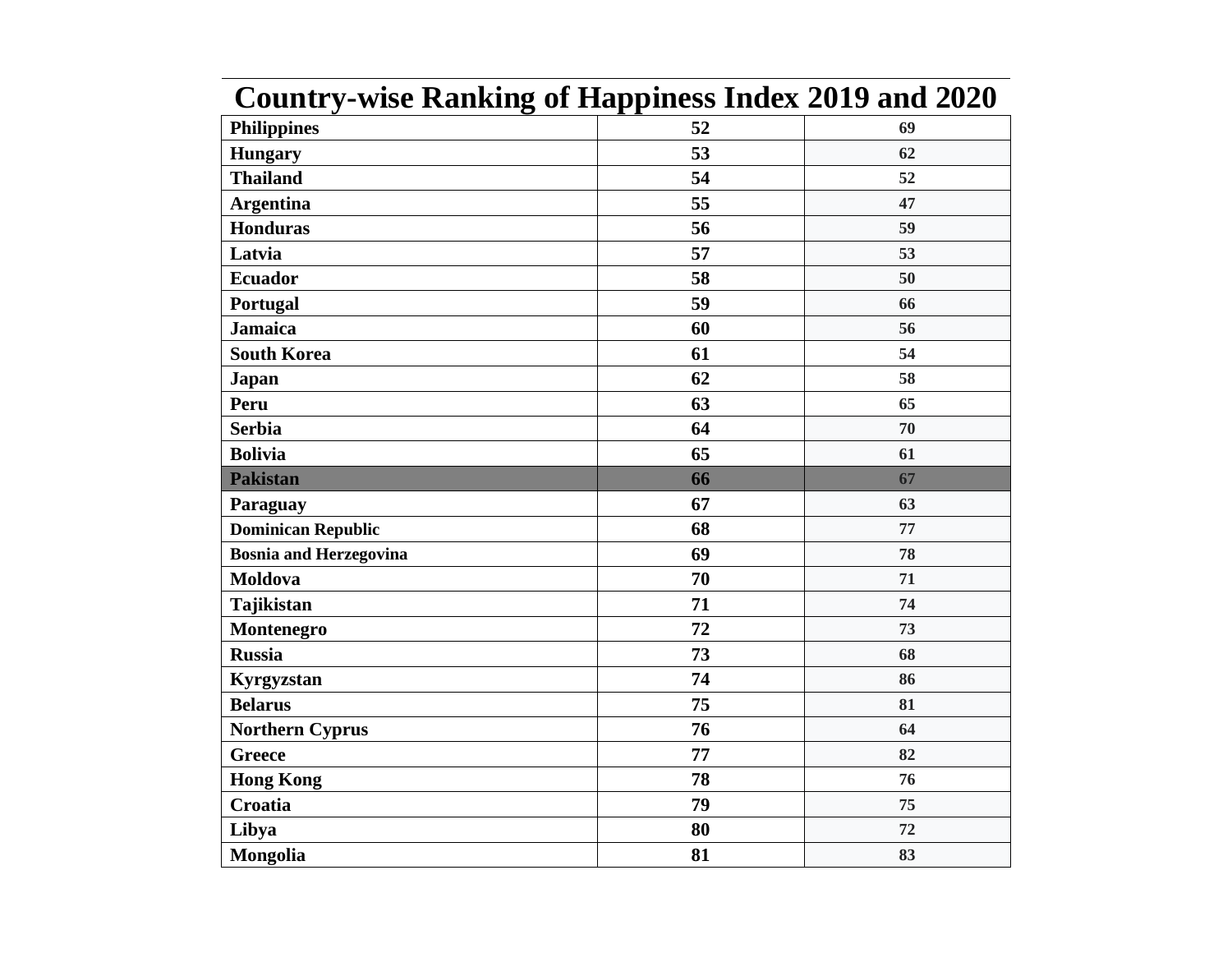| Country-wise Kamsing of Happiness much 2017 and 2020 |                          |
|------------------------------------------------------|--------------------------|
| 82                                                   | 80                       |
| 83                                                   | 94                       |
| 84                                                   | 92                       |
| 85                                                   | 99                       |
| 86                                                   | 102                      |
| 87                                                   | $\overline{\phantom{m}}$ |
| 88                                                   | 103                      |
| 89                                                   | 90                       |
| 90                                                   | $\Box$                   |
| 91                                                   | 98                       |
| 92                                                   | 100                      |
| 93                                                   | 79                       |
| 94                                                   | 93                       |
| 95                                                   | 87                       |
| 96                                                   | 97                       |
| 97                                                   | 89                       |
| 98                                                   | 96                       |
| 99                                                   | 108                      |
| 100                                                  | 88                       |
| 101                                                  | 111                      |
| 102                                                  | 118                      |
| 103                                                  | 114                      |
| 104                                                  | 105                      |
| 105                                                  | 107                      |
| 106                                                  | 109                      |
| 107                                                  | 125                      |
| 108                                                  | 104                      |
| 109                                                  | 106                      |
| 110                                                  | 126                      |
| 111                                                  | 91                       |
|                                                      |                          |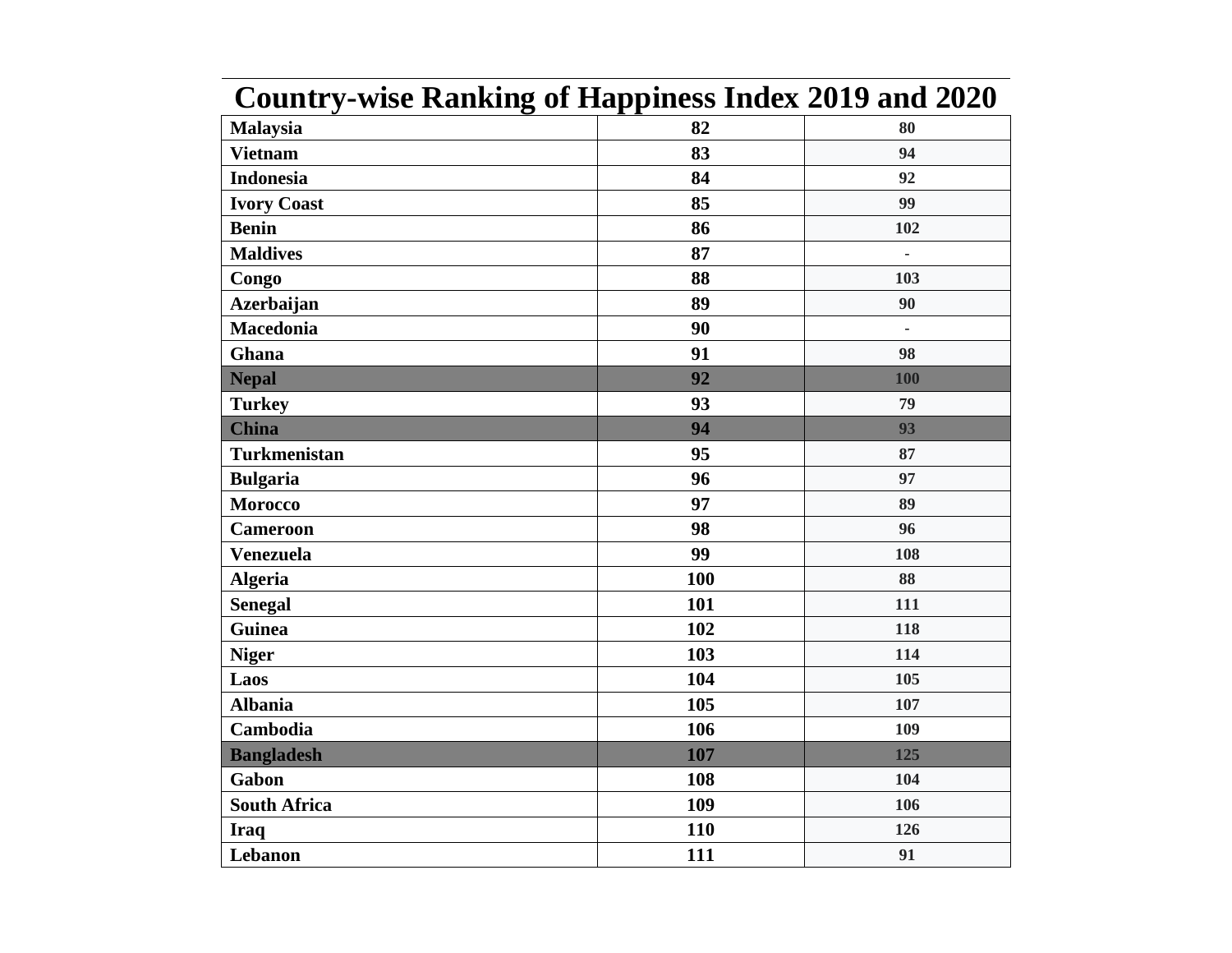| <b>Country-wise Ranking of Happiness Index 2019 and 2020</b> |     |                          |
|--------------------------------------------------------------|-----|--------------------------|
| <b>Burkina Faso</b>                                          | 112 | 115                      |
| Gambia                                                       | 113 | 120                      |
| Mali                                                         | 114 | 128                      |
| <b>Nigeria</b>                                               | 115 | 85                       |
| <b>Armenia</b>                                               | 116 | 116                      |
| Georgia                                                      | 117 | 119                      |
| <b>Iran</b>                                                  | 118 | 117                      |
| <b>Jordan</b>                                                | 119 | 101                      |
| Mozambique                                                   | 120 | 123                      |
| Kenya                                                        | 121 | 121                      |
| <b>Namibia</b>                                               | 122 | 113                      |
| <b>Ukraine</b>                                               | 123 | 133                      |
| Liberia                                                      | 124 | 141                      |
| <b>Palestinian Territories</b>                               | 125 | 110                      |
| <b>Uganda</b>                                                | 126 | 136                      |
| Chad                                                         | 127 | 132                      |
| <b>Tunisia</b>                                               | 128 | 124                      |
| Mauritania                                                   | 129 | 122                      |
| <b>Sri Lanka</b>                                             | 130 | 130                      |
| Congo (DRC)                                                  | 131 | 127                      |
| <b>Swaziland</b>                                             | 132 | $\overline{\phantom{a}}$ |
| <b>Myanmar</b>                                               | 133 | 131                      |
| <b>Comoros</b>                                               | 134 | 142                      |
| <b>Togo</b>                                                  | 135 | 139                      |
| <b>Ethiopia</b>                                              | 136 | 134                      |
| Madagascar                                                   | 137 | 143                      |
| Egypt                                                        | 138 | 137                      |
| <b>Sierra Leone</b>                                          | 139 | 129                      |
| <b>Burundi</b>                                               | 140 | 145                      |
| Zambia                                                       | 141 | 138                      |